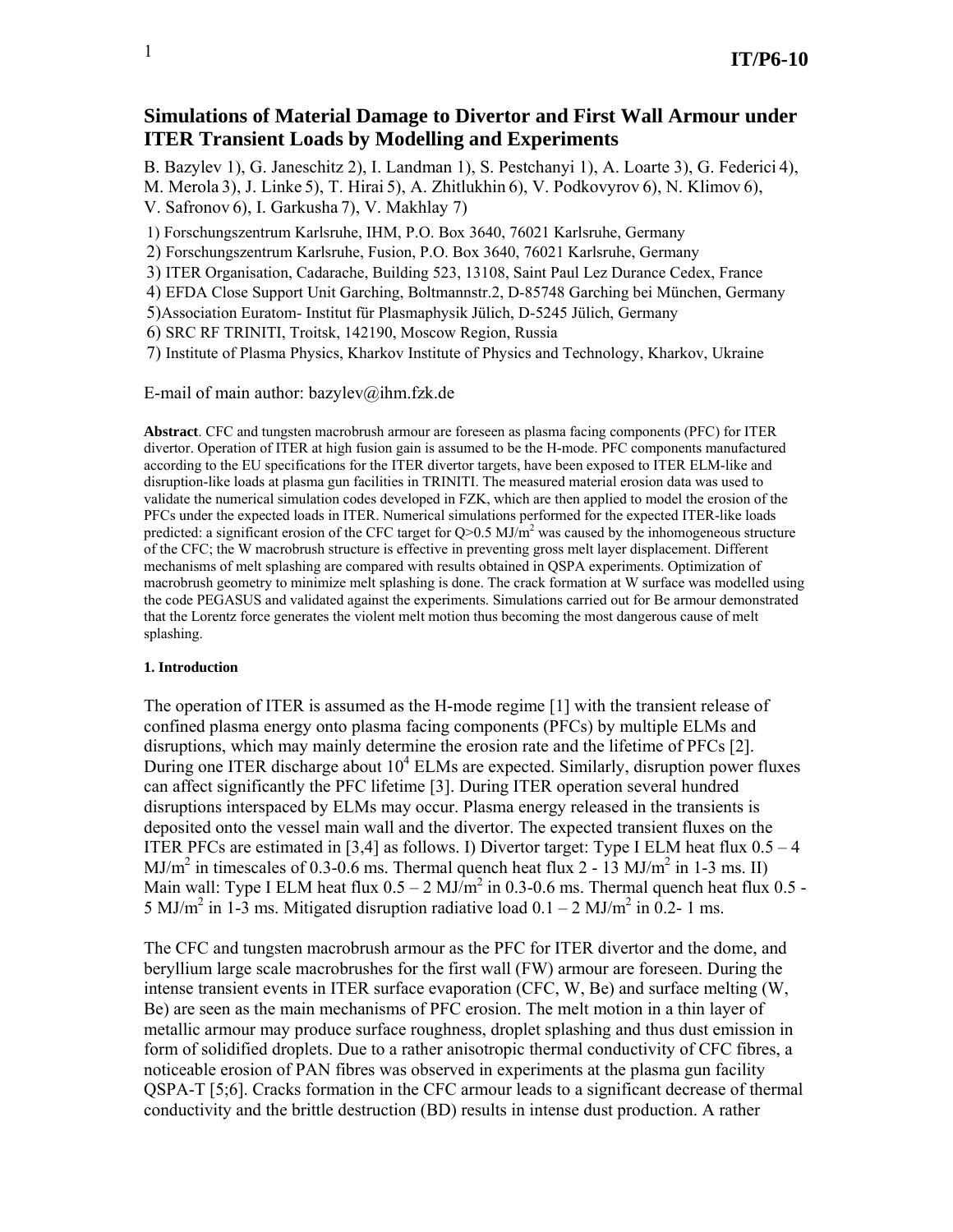intense crack formation was observed at the QSPA-T also for the W targets under rather moderate plasma heat loads [5-7].

The expected erosion of ITER PFCs under the transient loads can be adequately estimated by numerical simulations using the codes validated against the target erosion data obtained in the experiments at the plasma gun facilities QSPA-T, MK-200UG and QSPA-Kh50. Within a collaboration established between EU fusion programme and RF (TRINITI and the Kurchatov Institute) CFC and W macrobrush targets manufactured for the ITER divertor, have been exposed to ITER ELM-like and disruption-like loads in the range  $0.5$ -2.5 MJ/m<sup>2</sup> with the pulse duration of 0.5 ms at the plasma gun facilities at TRINITI [5;6]. The measured material erosion has been used to validate the modelling codes, PEGASUS, MEMOS, PHERMOBRID and FOREV that have been then applied to model the erosion of the divertor and main chamber ITER PFCs under the anticipated transient loads. In frame of the material damage simulations the code FOREV [8] was applied for calculation of parameters of the plasma shield formed from evaporated material in front of the target, for expansion of eroded material into the SOL, and for estimation of radiation heat loads at FW. FOREV data were used by the MEMOS for the erosion estimation of divertor and FW PFCs.

The code MEMOS describes two-dimensional and three dimensional melt processes. The melt motion is described with taking into account the surface tension, the viscosity of molten metal, and the radiative losses from hot tungsten surface. The plasma pressure variations along the divertor plate, as well as the gradient of surface tension and the Lorentz force of the currents crossing the melt layer immersed in strong magnetic field, produce the melt acceleration. In addition the melt splashing generated by growth of surface waves due to the Kelvin-Helmholtz instability and the Rayleigh-Taylor instability is implemented.

The numerical simulations performed for Be armour demonstrated that the Lorentz force generates the violent melt motion and this force becomes the most dangerous mechanism of the melt splashing for the FW. The radiation loads at the FW armour that appear during mitigated disruption can lead to strong damages, such as the melting of whole FW surface up to the thickness of hundreds microns.

The CFC brittle destruction erosion was calculated applying the three-dimensional codes PHEMOBRID and PEGASUS in which thermal conductivity of CFC matrix degradation due to the crack formation is taken into account. The numerical simulations performed for the expected in ITER transient energy density  $Q = 0.5$ -3.5 MJ/m<sup>2</sup> (ELMs) and  $Q > 5$  MJ/m<sup>2</sup> (disruptions) for CFC and W armours [9] demonstrated that significant erosion of the CFC target starts at the loads above  $\sim 0.5 \text{ MJ/m}^2$ . On the other hand, the W macrobrush structure is effective in preventing gross melt layer displacement during ITER ELM-like loads leading to decreasing overall erosion of W at those conditions. To minimize melt splashing caused by the Rayleigh-Taylor instability and total erosion under ITER-like transient loads, an optimization of macrobrush geometry was done [9,10]. The mentioned mechanisms of melt splashing are compared with the results obtained in dedicated experiments at the QSPA-T facility [11]. In addition, for Be and W armour the influence of ELM shape on the melting and evaporation thresholds was numerically investigated [12].

Experimental investigation of surface degradation of bulk tungsten target under repetitive ELM-like heat loads have been performed at QSPA facility in Kharkov Institute of Plasma Phisics [13;14]. Crack formation at the W surface was modelled, using the code PEGASUS, and a reasonable agreement with the experimental data of QSPA-T [7] and QSPA-Kh50 [14]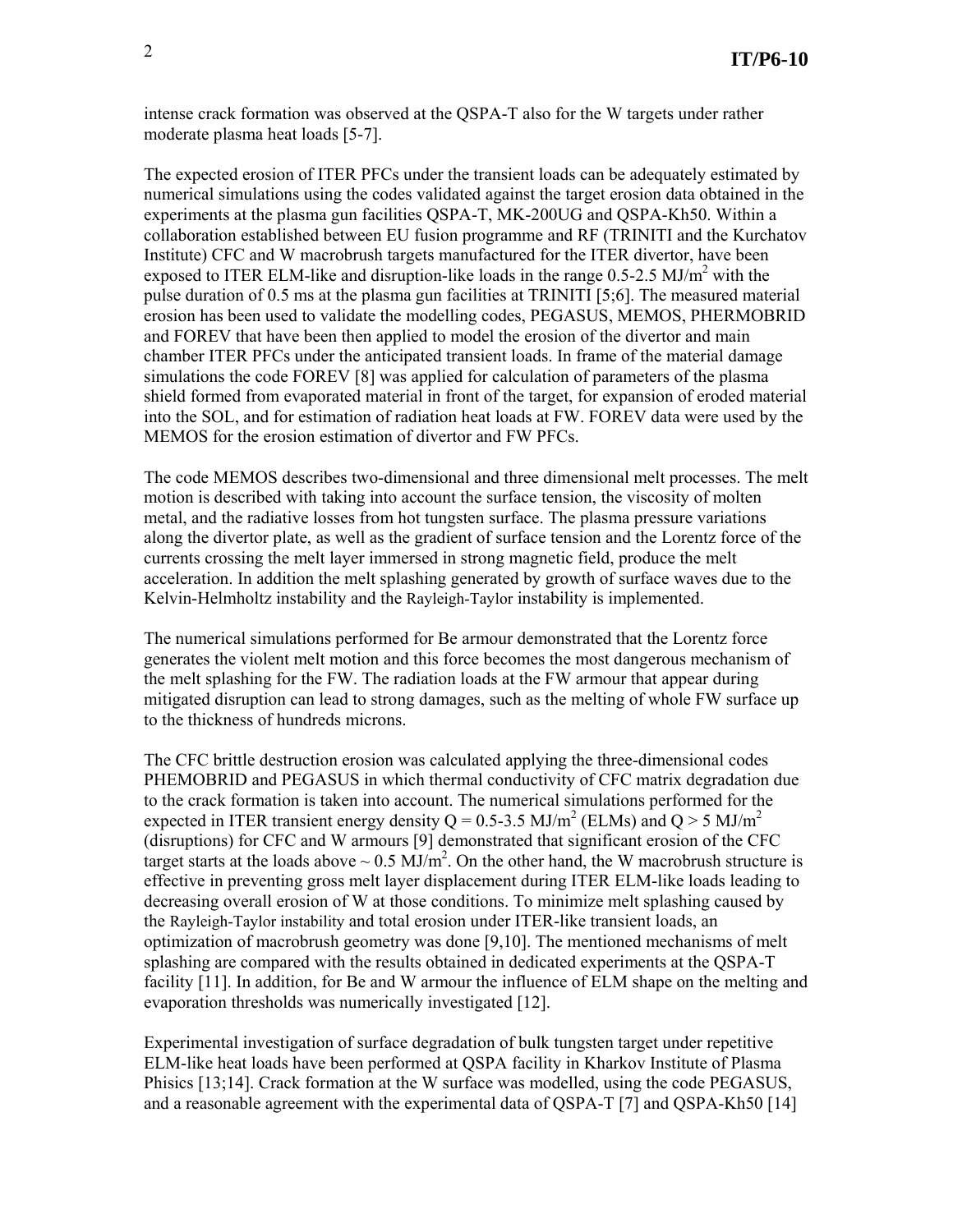facilities has been obtained. Simulations of carbon dust production have been performed, also using the PEGASUS validated against the experimental data on the MPG-8 graphite and the CFC erosion rates measured at the MK-200UG facility. After the validation the PEGASUS simulations reproduced main morphology features of eroded surface of graphite and the sizes of debris, as well as the measured erosion rate.

# **2. Experimental results on CFC and W brush erosion:**

*Experiment.* The targets consisted of separate tungsten and CFC elements of sizes 9.5x9.5x3  $\text{mm}^3$  and 19.5x19.5x3 mm<sup>3</sup> brazed to a supporting stainless steel plate with 0.5 mm gaps between brushes was exposed to series of repeated plasma pulses (100 in each series) with energy density in a range of 0.5-2.5 MJ/m<sup>2</sup> and 0.5 ms duration. The target was preheating up to 500ºC. The plasma stream has Gaussian profile with half width of 8 cm and was inclined under angle of  $30^{\circ}$  to the target surface. The plasma pressure varied in range of  $0.3 - 0.9$  MPa. After every pulse (for Q>2.5 MJ/m<sup>2</sup>) and after each series of 10-20 pulses for (Q<1.5 MJ/m<sup>2</sup>) the target was investigated: a) the target was weighted to determine the mass loss and the average erosion value, b) the surface was inspected by means of the scan electron (SEM) and optical microscopes. Most important results on damage of CFC and W castellated targets under ELM-like heat load ( $Q=0.5$ -1.5 MJ/m<sup>2</sup> and 0.5 ms duration) was described in [5] and presented at IAEA FEC21. Here the new results are presented.

# **2.1. Erosion of CFC macrobrushes**

The CFC castellated target was exposed by 5 plasma pulses at the energy density Q> 2.2 MJ/m<sup>2</sup>, and the plasma pulse duration of 0.5 ms. After 5 pulses during post-mortem



*FIG 1 The view of the CFC tile surface obtained by means of electron microscope. Q>2*.*2 MJ/m<sup>2</sup>*

characterizations in FZJ, the surface profile of the target was measured by a laser profilometer to find the value of material losses.

The PAN-fiber erosion value, obtained by optical measurements, equals to 6  $\mu$ m/pulse, but the average erosion value of the sample defined by mass loss measurements equal to 3 µm/pulse. This result indicates that PAN fiber damage is a main erosion mechanism of CFC samples. The Scan electron microscopy investigation confirms this point (See Fig. 1) because the significant erosion of PAN fibers

was observed already after second shot. As a result of disruption-like experiments and ELMlike experiments [5] the CFC macrobrush samples erosion can be characterized by following way:  $Q<0.5$  MJ/m<sup>2</sup> – negligible erosion; 0.5 < Q < 0.6 MJ/m<sup>2</sup> erosion of the plasma facing edges of brushes;  $0.6 \le \sqrt{Q} \le 0.9 \text{ MJ/m}^2$  erosion of PAN fibres at the plasma facing edges of brushes and at the brush surface after 100 pulses;  $0.9 \leq Q \leq 1.3 \text{ MJ/m}^2$  noticeable erosion of PAN fibres after 50 pulses;  $1.3 \leq Q \leq 1.4$  MJ/m<sup>2</sup> significant erosion of PAN fibres after 10 pulses, erosion of PAN-fibers exceed 2  $\mu$ m per pulse; Q>2.2 MJ/m<sup>2</sup> significant erosion of PAN fibres after first pulses, erosion of PAN-fibers exceed 6 um per pulse.

# **2.2. Erosion of pure and lanthanum tungsten macrobrushes.**

Two lanthanum tungsten castellated targets were exposed by 100 plasma pulses at the energy density 0.5 and 1.0  $\text{MJ/m}^2$ . The third lanthanum tungsten castellated target was exposed by 5 plasma pulses at the energy density more than  $2.2 \text{ MJ/m}^2$ .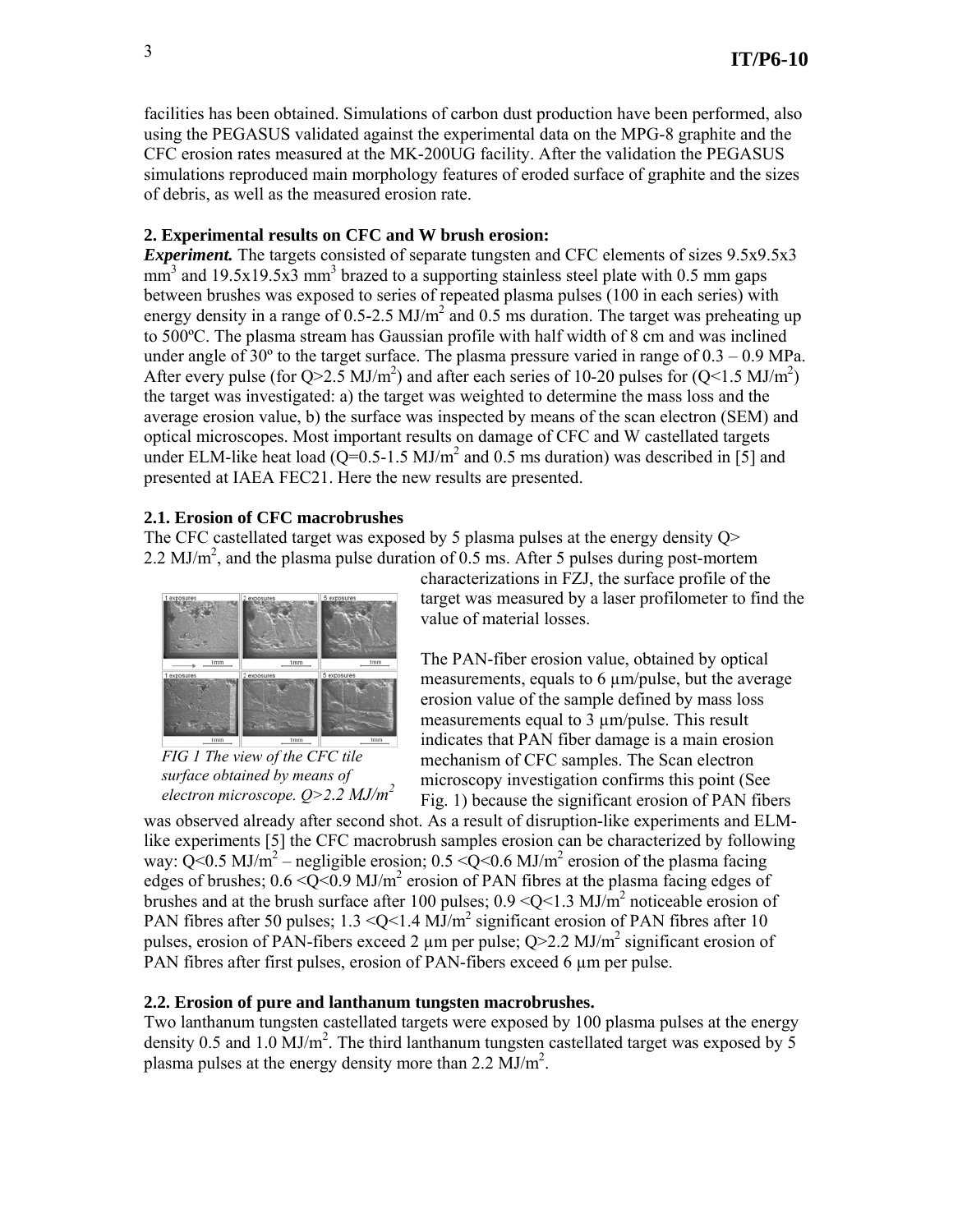|                     | $W-1\%La_2O_3(Q, MJ/m^2)$<br>$W > 99,96\%$ , $(Q, MJ/m2)$<br>>0.4<br>> 0.4 |                              |  |
|---------------------|----------------------------------------------------------------------------|------------------------------|--|
| Edges melting       |                                                                            |                              |  |
| Melt layer movement | >0.8                                                                       | >0.6                         |  |
| Separate bridges    |                                                                            | $0.7-0.8$ (after 100 pulses) |  |
|                     | $0.9-1.3$ (after 50 pulses)                                                | $0.8-0.9$ (after 50 pulses)  |  |
|                     | $1.3-1.6$ (after 10 pulses)                                                | $0.9-1.0$ (after 20 pulses)  |  |
| Surface melting     | > 0.9                                                                      | >0.7                         |  |
| Gaps covering by    |                                                                            | 0.8 (after 100 pulses)       |  |
| melt material       | $1.3-1.6$ (after 50 pulses)                                                | $0.9-1.0$ (after 50 pulses)  |  |
| Droplets ejection   | >1.3                                                                       | >1.0                         |  |
| Cracks formation    | $0.8-1.0$ (type I and II)                                                  |                              |  |
|                     | $>1.0$ (remelted)                                                          | $>0.7$ (remelted)            |  |
| <b>Boiling</b>      |                                                                            | $>1.0$ (near edges)          |  |
|                     |                                                                            | $>2.2$ (intense)             |  |

The result of analysis of the data obtained in these experiments with accounting the results of ELM experiments [5] the W macrobrush samples erosion can be characterized as: **Table 1** 

It was also determined that the erosion processes of lanthanum tungsten start at the lower energy density as compared with pure tungsten. In other words the lanthanum tungsten erosion is higher than the erosion of pure tungsten at the same condition. (See Tab. 2, Fig. 2).

| $Q$ , $M\text{K/m}^2$<br><b>PFCs</b> | 0.5        | 1.0        | 1.5  | >2.2 |
|--------------------------------------|------------|------------|------|------|
| w<br>(>99,96%)                       | negligible | negligible | 0.06 |      |
| $W-1\%La_2O_3$                       | 0.005      | 0.04       |      |      |
| <b>CFC</b>                           | negligible | negligible | 0.3  | 3    |

**Table 2.** *Average erosion value ∆h, µm/pulse*

At the energy density  $1.0 \text{ MJ/m}^2$  the mass loss of pure tungsten was negligible but mass loss of the lanthanum tungsten sample corresponds to the specific erosion value 0.04 micrometers per pulse that is close to the value of the pure tungsten erosion at the energy  $1.5 \text{ MJ/m}^2$ .

# **3. Droplet emission from W target.**

Results of experimental and theoretical investigation of the droplet emission from W target under ELM-like plasma loads are presented in [6,11]. Onset condition of droplet production,



*FIG. 2 The view of the tungsten tile surface obtained by means of electron microscope. Q>2*.*2 MJ/m<sup>2</sup>*

intensity of droplet ejection, velocities, and angular distributions of droplet ejection were studied on the flat tungsten target at QSPA-T facility. In the experiments target was oriented perpendicularly to the plasma flow in the first case and at 30 degrees in the second one. Statistical measurement of droplets characteristics has been performed at the absorbed energy density 1.6 MJ/ $m^2$  with pulse duration of 0.5 ms for the normal plasma incidence.

Onset conditions of droplet ejection correspond to the

absorbed energy density about 1.2  $MJ/m<sup>2</sup>$  and the plasma pressure at the target surface about 1.8 atm. The mean droplet velocity is below 20 m/s. The main part of the emitted droplets has the velocity about 6 m/s. The 80% of the droplets are ejected at small angles to the target surface (less than  $45^{\circ}$ ) Size of the measured droplets is equal to several tens of micrometers.

These experiments are supported by the numerical simulations. A rapid plasma flow along a thin melt layer film produces Kelvin-Helmholtz instability waves at the plasma-liquid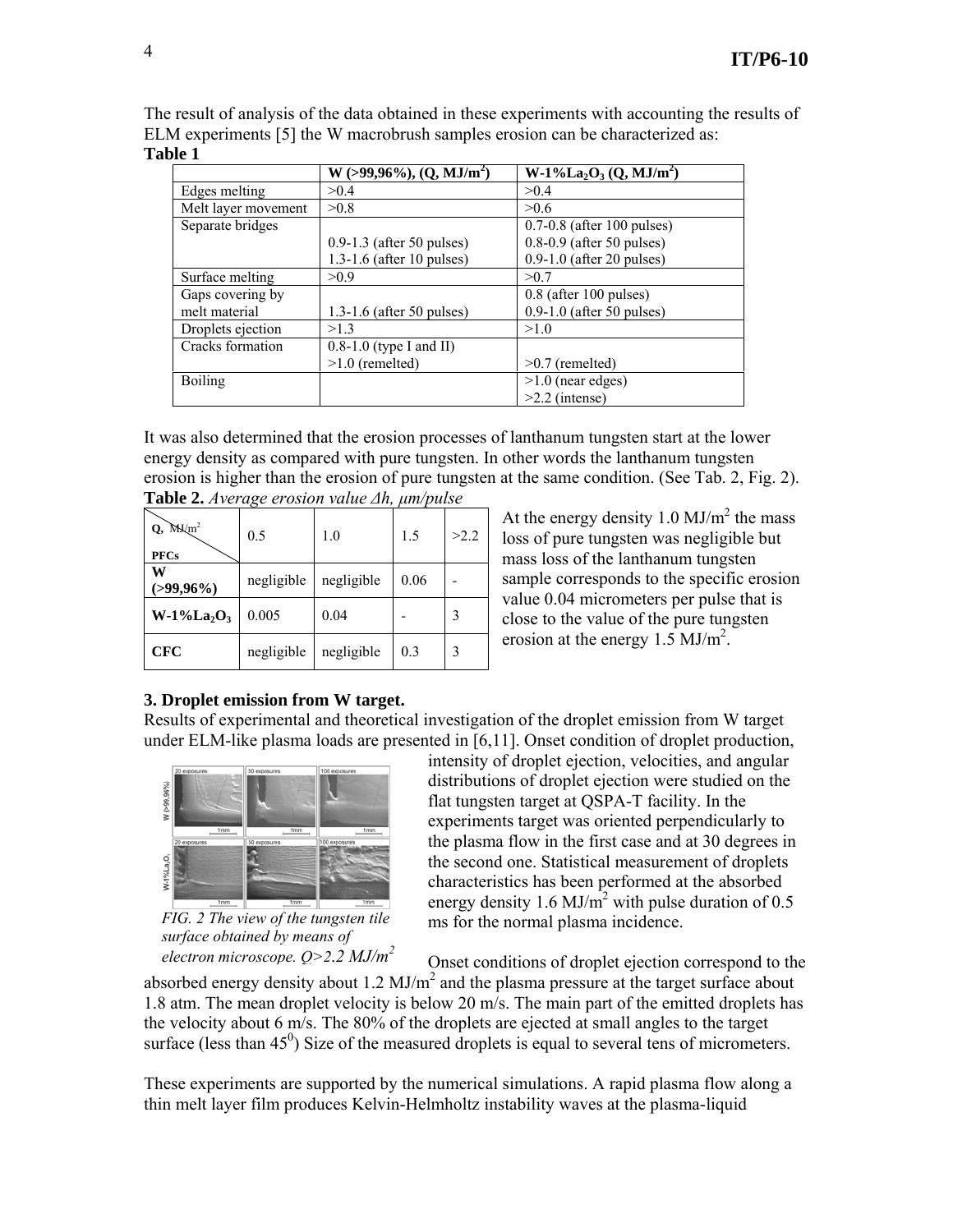interface. Exponential growth of the KH waves leads to the wave breaking and droplet ejection. The calculations demonstrated a reasonable agreement with the experimental data on the droplet sizes and droplet velocities obtained in QSPA-T. Thus, the KH instability analysis carried out for the perpendicular plasma impact demonstrated: for  $Q>1.3$  MJ/m<sup>2</sup> the time of wave breaking is short enough to generate droplets. For the  $Q<1.3$  MJ/m<sup>2</sup> the time of wave breaking is rather long and droplet ejection would not be expected. The expected droplet sizes lie in the range 20-50 µm, and velocities of the droplet ejection are in the range of 4-6 m/s. For the inclined plasma impact simulations demonstrated: the expected droplet sizes lie in the range 6-15 µm, and expected velocities of the droplet ejection are in the range 10-20 m/s.

Numerical simulations carried out for heat loads anticipated after the ITER weak transients, in which plasma shielding does not occur, demonstrated the following. Plasma pressure at the target is much less than 0.2 bar (in QSPA-T - several bars), plasma density at the target surface is less then  $10^{-10}$  g/cm<sup>3</sup>, velocities of plasma flow are less than that being observed in the QSPA experiments. Thus for ITER weak transients the KH instability can not be generated during existing of the melt layer and droplet splashing would not be expected.

A rapid liquid motion in the melt layers along a convex edge of W-brush can generate the Rayleigh-Taylor instability which in the rotating rest-frame of the fluid is caused by the centrifugal acceleration in the melt layer The RT instability can lead to the extension of the melt layer until the next macrobrush, thus producing the bridges between the brushes after the resolidification as it is seen in the experiments [5,6]. Also the droplets may form in perpendicular direction to the convex surface splashing into the plasma shield. Analysis of RT instability development carried out in [10] demonstrated that in case of violent melt motion with the melt velocity  $V_m = 1$  m/s the sharp edge leads to a fast growth of the RT instability and the droplet splashing can occur at the brush edges with  $R_{edge} < 0.001$  cm, with the drop size  $r_{RT}$  < 100  $\mu$  m. In the opposite case the RT instability leads to the intense bridge

formation between neighbour brushes, but a large radius of edge convex can prevent bridging. The dependences of critical edge convex radius preventing bridging as function of melt velocity are obtained.

# **4. Cracking of tungsten under repetitive ELM-like loads.**

The behavior of a preheated at 650 °C tungsten targets under repetitive ELM-like plasma



*FIG. 3 PEGASUS-3Dsimulation of the cracks developed in tungsten sample after irradiation* 

pulses was studied in experimentally at the plasma gun QSPA Kh-50. [13,14]. The targets have been exposed up to 350 pulses of the duration 0.25 ms and the heat loads  $0.45$ MJ/m<sup>2</sup> and  $0.75$  MJ/m<sup>2</sup>, which is respectively below and above the melting threshold. It is shown that tungsten cracking can not be completely mitigated by the preheating above the DBTT, but it can be essentially minimized, especially below the melting threshold. Tungsten preheating above DBTT suppresses the macrocracks formation. After first hundred pulses only microcracks were found and it can be classified as fatigue cracks. Tungsten modification with

formation of ordered submicron or nano-cellular structures in the surface layer was observed under irradiation with repetitive plasma pulses. The importance of cellular structures arisen for estimation of material response to the ITER transient events is demonstrated. For the preheated target with surface melting shots the tungsten damage by surface cracking became dominating after several hundreds of exposures similar to RT targets. The tungsten cracking is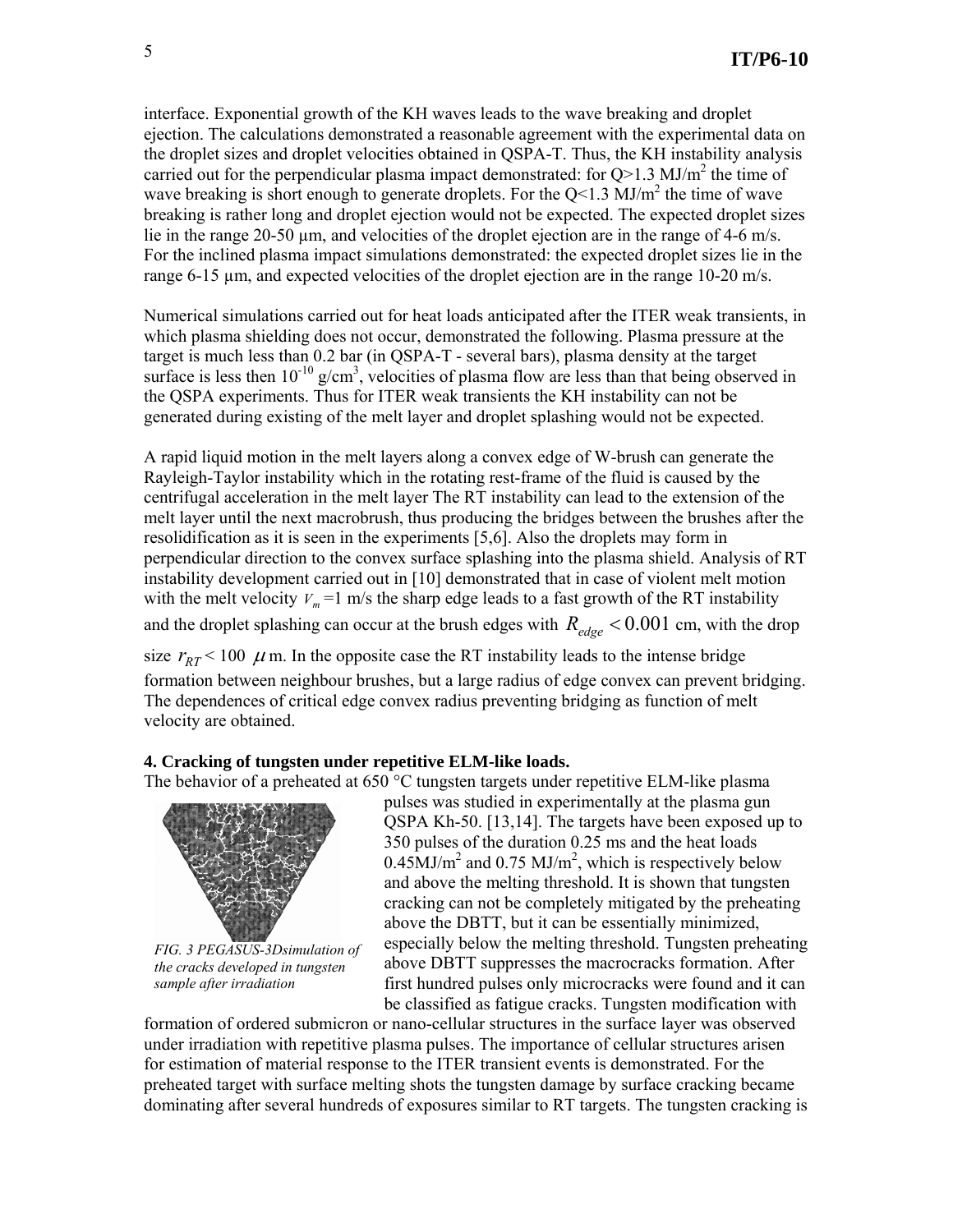accompanied by morphology evolution and by swelling of the surface demonstrating threshold dependence of the surface damage on the irradiation dose and influence of surface tension resulted in formation of "micro-brush" structures.

Numerical simulations of tungsten irradiation with hydrogen plasma in QSPA-Kh50 have been done using the PEGASUS-3D code [7]. It was found that the melting and the vaporization thresholds (0.56 MJ/m<sup>2</sup> and 1.1 MJ/m<sup>2</sup>) measured under the QSPA-Kh50 heating conditions for the undamaged tungsten samples are reproduced in the simulation. Numerical simulation of tungsten surface cracking under the thermostress in thin resolidified surface layer was also carried out. First results of simulation of the experiments qualitatively reproduce the crack pattern on the surface and its characteristic scales for plasma exposures with surface melting (See Fig. 3).

#### **5. Numerical simulations of the CFC and W brush damage under ITER-like transients**



*FIG. 4. Maximum mountain height vs pulse numbers. P pressure of the impacting plasma, Redge –radius of brush edge rouding*

A comprehensive analysis of the numerical simulation results on CFC macrobrush damage under ITER-like transient heat loads as well as validation of the codes developed in FZK against QSPA-T experiments were done in [9]. Most important results were presented at IAEA FEC21. They may be written briefly as. Numerical simulations demonstrated that due to high heat conductivity pitch bundles sink mainly energy deposited at the target surface. That leads to the negligible erosion of pitch bundles and intense evaporation erosion of the PAN ones and lateral and frontal edges Calculated dependences of PAN and pitch bundles erosion as functions of absorbed energy are in good agreement with measured (QSPA-T experiments) PAN bundle erosion.

**W-mucrobrush targets.** Numerical simulations of W brush damage were concentrated on investigation of repetitive heat load consequences [15]. The damage to W-macrobrush targets under repetitive ELM-like and disruptions heat loads corresponding to the conditions of the plasma gun QSPA-T and ITER is numerically



*FIG. 5*. *Distribution of the erosion along the outer divertor after 10, and 100 disruption, SSP motion within δ=5*

investigated with the three-dimensional melt motion code MEMOS in which changing of the surface roughness after previous transient was taken into account. The numerical simulations carried out for the QSPA-T repetitive heat loads demonstrated that the erosion monotonically increases with the number of ELMs. The melt mountain height is proportional to the ELM number (Fig. 4). The stochastic motion of SSP along the target surface significantly decreases the erosion due to melt motion and the vaporization in comparison with fixed SSP. This effect becomes significant as soon as the scanning width of stochastic motion twice exceeds the typical half-width of the surface roughness produced by single transient events. The repetitive disruptions will cause significant damages of the macrobrush target. For

instance after 100 disruptions of the size 15  $\text{MJ/m}^2$  and 5 ms a deep crater about 1.5 mm and a mountain near the crater edge of 1.5 mm appear (Fig. 5). For the bridge formation and the gap overlapping the centrifugal force at the brush edges is responsible. Bridge formation time depends on the brush edge rounding.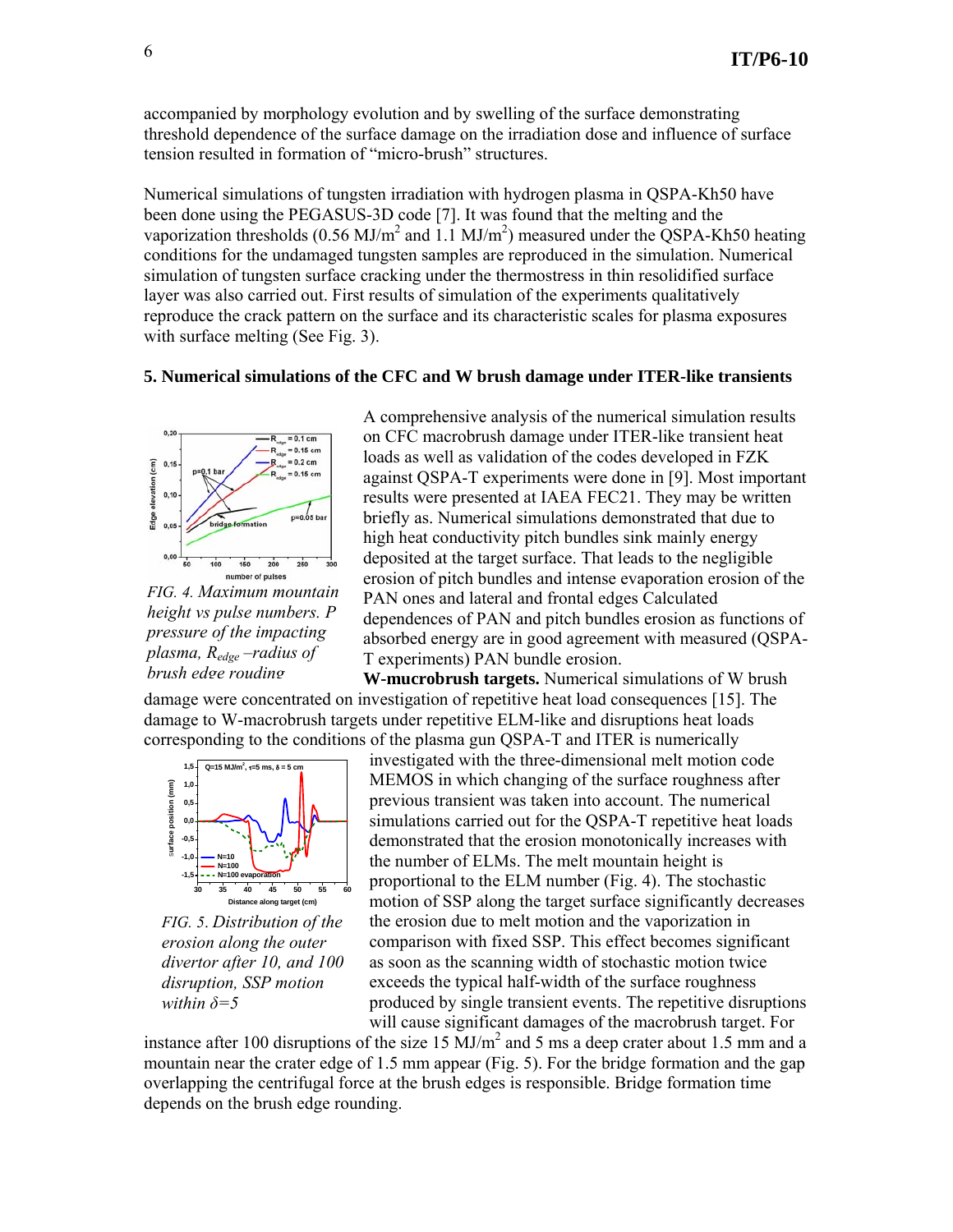The calculations revealed a significant damage to brush edges caused by the interaction of impacting plasma with the lateral surfaces. In addition, experimentally observed overlapping of brush gaps by molten tungsten was numerically confirmed. These 3D effects of the repetitive transient loads may significantly influence the PFC lifetime.

#### **6. Erosion simulation of Be armour.**

The aim of the work presented in [12] is to provide reliable estimations of the damage to the Be-clad blanket modules under the Type I ELM and the disruption thermal quench loads (using the code MEMOS). The melting thresholds and melt layer depth of the Be armour under transient loads (Q = 0.2 to 2 MJ/m<sup>2</sup> and  $\tau$  = 0.2 to 0.6 ms) are estimated for different shapes of the transient. The results of numerical simulations of the erosion due to evaporation are also presented. The damage of FW under radiative heat arising during mitigated disruptions is estimated. The melt motion damages of Be macrobrush armour caused by the tangential friction force and the Lorentz force are analyzed for bulk Be and different sizes of Be-brushes. The damage of FW under radiative loads arising during mitigated disruptions is numerically simulated. Numerical simulation demonstrated that the velocity of melt motion and damage to the macrobrush targets with the sizes  $D \le 2$  cm is significantly (by factor 4) less in comparison with that of bulk Be. The Lorentz force can generates violent melt motion that leads to the roughness formation exceeding ten µm per one ELM.

#### **7. Conclusions.**

PFC components manufactured according to the EU specifications for the ITER divertor targets, were exposed to ITER ELM-like  $(0.5 \text{ MJ/m}^2 \textlessless Q \textless 1.5 \text{ MJ/m}^2)$  and disruption-like heat loads  $(Q > 2.2$   $\text{MJ/m}^2$ ) in plasma gun facilities at TRINITI. The CFC erosion was mainly determined by PAN-bundles evaporation. Erosion was negligible at the energy density less than 0.5 MJ/m<sup>2</sup>. The value of PAN-fibre erosion was in the range 1.2 - 2.5  $\mu$ m/pulse for ELMlike loads and increases up to 6  $\mu$ m/pulse for the disruption loads.

The tungsten erosion was mainly due to melt layer movement and droplets ejection. Erosion was negligible at the energy density less than  $0.5 \text{ MJ/m}^2$ . The noticeable erosion of tungsten was observed at the energy  $1.5 \text{ MJ/m}^2$  and average erosion calculated via mass losses was 0.06 µm per shot. The significant erosion of the lanthanum tungsten started at the lower energy density. Erosion value of 0.04  $\mu$ m per shot was observed already at the 1.0 MJ/m<sup>2</sup>. Onset conditions of droplets ejection from the pure tungsten surface correspond to 1.2MJ/m<sup>2</sup> of the adsorbed energy and 1.8 atm of the plasma pressure. The droplets velocities lie below 20 m/s. The effect of melt layer movement and droplets ejection in ITER may be less because the plasma pressure will be several time lower as compared with this experiments.

The measured material erosion data have been used to validate the codes, PEGASUS, MEMOS, PHERMOBRID and FOREV-2, which are further applied to model the erosion of the divertor and main chamber ITER PFCs under the expected loads in ITER. The numerical simulations of CFC damage under the QSPA conditions are in good qualitative and quantitative agreements with the experiments..

The numerical simulations carried out for the QSPA-T repetitive heat loads demonstrated that the erosion monotonically increases with the number of ELMs. The melt mountain height is proportional to the ELM number. For the bridge formation and the gap overlapping the centrifugal force at the brush edges is responsible. Bridge formation time depends on the